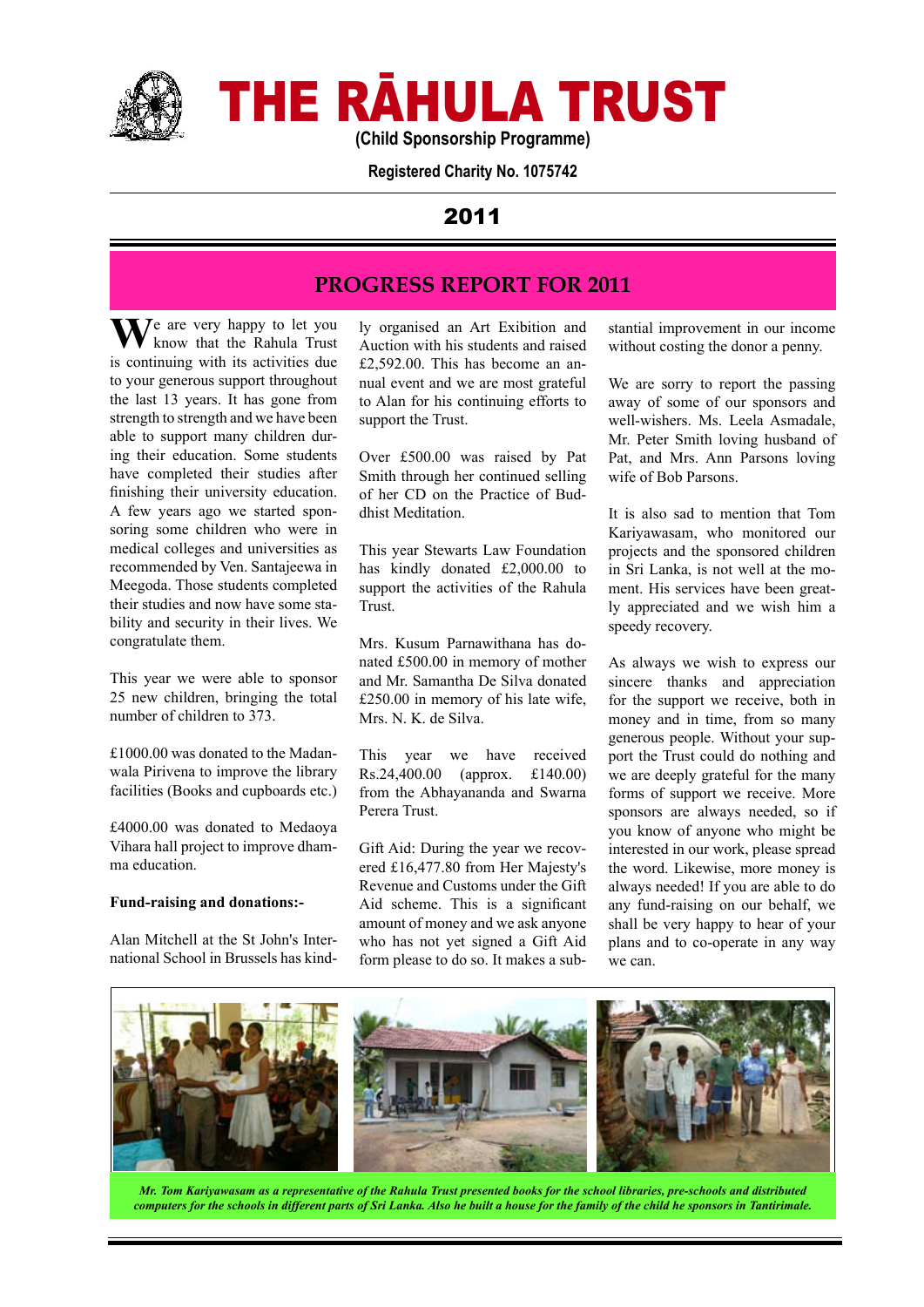## **Education Development Project- - Viharamahadevi Children Home**





*Nirosha O/L 2011*



*Pavani A/L 2011*



*O/L 2011*



*Sakunthala O/L 2011*

For the last few years the Rahula Trust has made contributions to continue with extra classes to teach English, Mathematics, Science and Computing to the children at the Viharamahadevi Children's (Girls) Home. We are happy to report that this project has been successful. The home's administrator has sent us this report.

#### All CEYLON BUDDHIST CONGRESS  *SamanthiA/L 2010 Dilhani - Music*

## VIHARAMAHADEVI CHILDREN'S HOME BIYAGAMA

*The continuing support of the Rahula Trust for this home is bearing rich fruit. We are very happy to say that Samanthi passed her Advanced Level Examinations with three distinctions (A Grade). These results will enable her to enter university in Sri Lanka.*

*In addition, four students passed their Ordinary Level examinations with good results, which qualify them to start Advanced Level classes and to sit for exams in 2013. We are also glad to mention another successful result in music. Dilhani Nadhishika won 1st place in the All Island Interschool Esraj Competition in 2010. She is a very talented student who obtained 1st place in all the Provincial and District Levels. She has achieved this despite having to prepare herself for the Ordinary Level Exams.*

*The Principal of the Home has written to say, "All these good results achieved are due to the assistance and encouragement given by the Rahula Trust. If not for your support, we would not have been able to achieve such good results. We are very grateful for your continuous help given to us for a long period and we look forward for your general support in the future years too. Not forgetting Mr. Kariyawasam who paved the way for this achievement."*

*Once again I take this opportunity to thank the members of Rahula Trust on behalf of the members of our committee, the children and the staff.* 

*With the blessings of the Noble Triple Gem,*

*C. N. Ranasinghe*





*Takshila O/L 2011*



*SubhashiniA/L 2011*



*Dhanushki A/L 2011*



*Udayangani A/L 2011*

#### Progress Report - Ranchamadama Educational Development Project 2011

This educational project was started with funding from Rahula Trust London by Siddhartha Child Development Foundation in 2009. This was at a time when the children in the Ambilipitiya Educational Zone were going through a very difficult period due to lack of resources and leadership. The children were far behind in their knowledge in the core subjects – English, Mathematics, Science and Computing. Due to the combined efforts by Rahula Trust London and Siddhartha Child Development Foundation, the situation has been reversed to a great extent and the fruits of our combined efforts are now beginning to show. Executive Director of SCDF says:-

*I am pleased to report to the Rahula Trust that 9 students out of 23 students at Ranchamadama Vidyalaya have passed the 'O' level examination achieving 4th place in the Ambilipitiya Educational Zone. These children now qualify to follow 'A' level examination. This is a great improvement from the past.*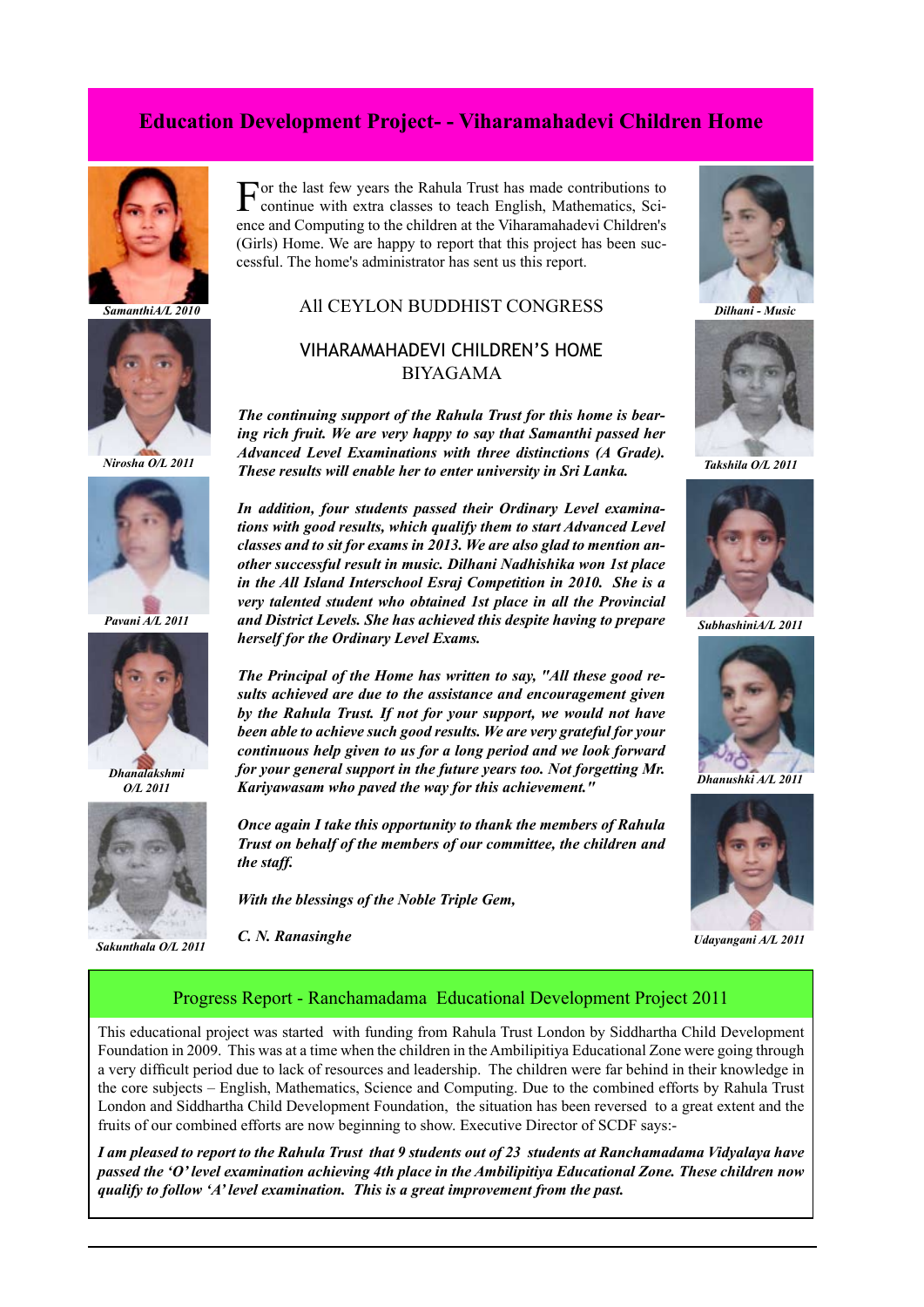#### **PROJECT COLOMBO COMPUTER DONATION TO SRI LANKA**

Project Colombo was started by Jonny Morris to support education in information technology among underprivileged children in Sri Lanka. He and his wife, Kirraly visited the projects supported by the Rahula Trust and realised the need and value of computers for those underprivileged schools. With this Project Colombo he arranged for the collection of used computers in the UK. They were then cleaned and serviced. Eventually they were shipped to Sri Lanka and sent to places recommended by the Rahula Trust. The first consignment of computers was sent to the Siddhartha Child Development Foundation at the Trust's suggestion. They then arranged to send the computers to Ranchamadama School in Ratnapura. These pictures show how much they are appreciated by the school. We reproduce below a letter received from Mr. Nilani Weragoda, of SCDF, expressing his thanks for this donation.











#### *Dear Mr. Morris,*

*On behalf of SCDE and all the beneficiary children in Sri Lanka I send my grateful thanks to you, Mr David Harris and all at Strand Marketing and the Rahula Trust for the most welcome gift of providing computers to needy children in Sri Lanka. You witnessed on your visit to Ranchamadama in Sri Lanka how SCDF, with the financial support from Rahula Trust, is engaged in working amongst the marginalised, underprivileged children in Sri Lanka in providing education, life-skills and other relevant inputs, creating an environment to improve the standard of education and living conditions of these poor and deprived children. Our project locations include remote areas inflicted with severe poverty and the border villages where the children and families have been affected by the war. We have also identified some slum/shanty areas in the Colombo district. So these large numbers of computers will be put into good use in all the needy areas. SCDF is competent to achieve its objectives with the help and generosity of benefactors like yourself and the Rahula Trust.*

*Three desktop computers, already given by Strand Marketing Limited via the Rahula Trust, are now being used by children in the Ranchamadama project funded by the Rahula Trust. The laptop you sent is used by the Wilgamuwa Coordinator who is stationed in Wilgamuwa, the educational zone with one of the lowest educational standards in Sri Lanka. There was some considerable delay in getting an electricity supply to the Ranchamadama location. This is why I could not send you photographs of the children using these computers. Please excuse this delay. The children are now happily using these computers. I send my grateful thanks to you and your staff and the Rahula Trust for this meritorious deed. At the first opportunity I will send you photographs taken when these computers are in use by the children.* 

*I am confident that the next lot of computers you are arranging to send to SCDF will be installed at the most needy schools in the areas that SCDF is currently supporting.* 

*I will keep you informed of developments at this end as soon as I am in a position to do so. I will do my utmost to extract the favorable responses I need from the relevant authorities to carry out this project.* 

*I would like again to express my sincere thanks to you personally and to your able staff for the wonderful gift of computers you are arranging to send.* 

*Thank you once again, Sir.*

*With Metta, Nilani Weragoda(Executive Director) SIDDHARTHA CHILD DEVELOPMENT FOUNDATION*